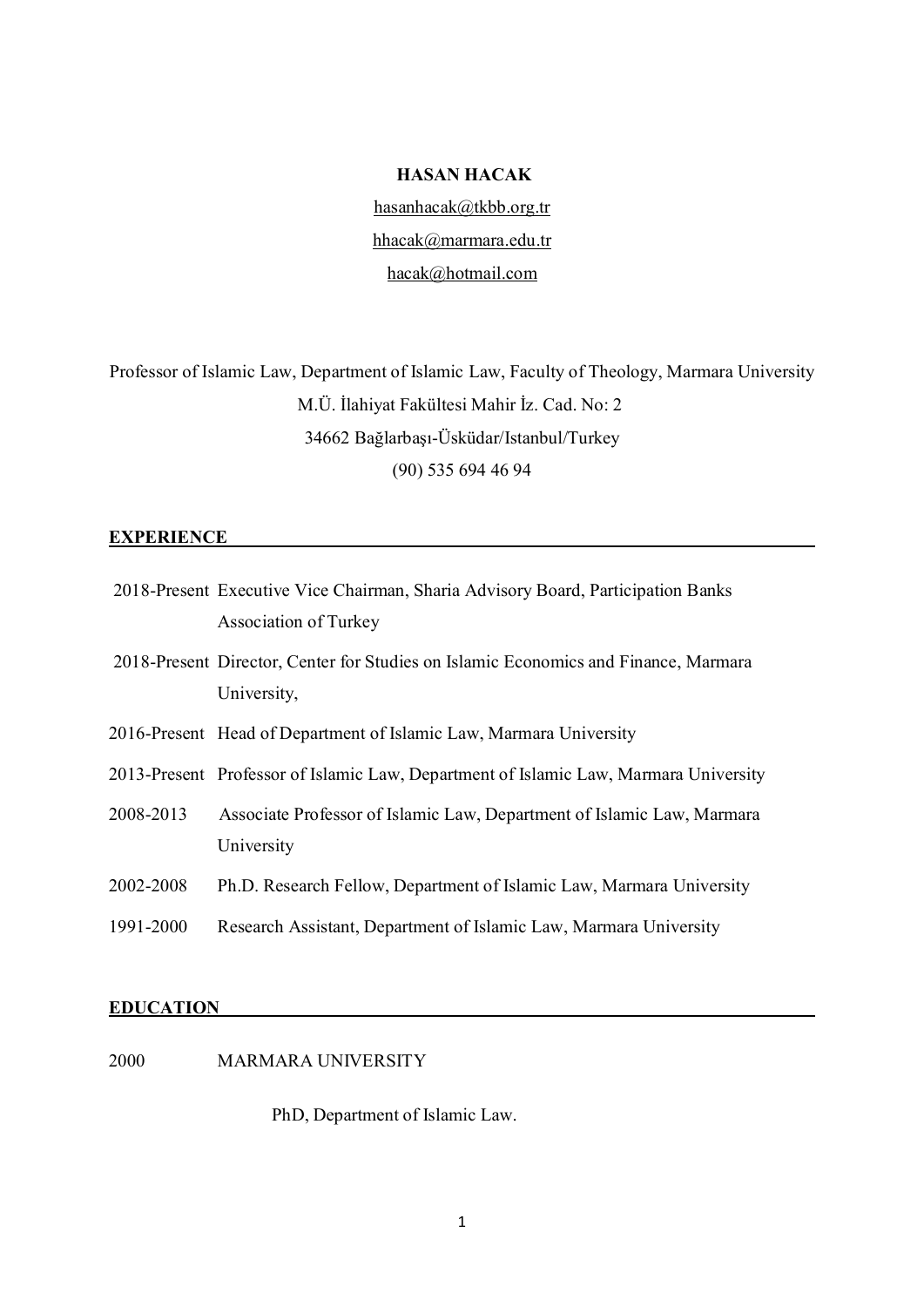Dissertation: "İslam Hukukunun Klasik Kaynaklarında Hak Kavramının Analizi (An Analysis of the Concept of *Ḥaqq* [Right] in Classical Islamic Legal Literature)"

1993 MARMARA UNIVERSITY

MA, Department of Islamic Law.

Thesis: "İslam Hukukunda İrtifak Hakları ve İlgili Kavramların Gelişimi (The Concept of Servitudes/Easements and the Evolution of Related Terms in Islamic Law)"

1990 MARMARA UNIVERSITY

BA, Theology.

### **TEACHING EXPERIENCE**

### **Marmara University, Faculty of Theology (Undergraduate Courses)**

*İslam Hukuku I (Islamic Law I)* (2008-2018) *İslam Hukuku II (Islamic Law II)* (2008-2018) *İslam Hukukuna Giriş (Introduction to Islamic Law)* (2010-2018) *Islamic Law I (Conducted in English)* (2010-2011) *Islamic Law II* (Conducted in English) (2014-2018) *İslam Hukuk Usûlü (The Methodology of Islamic Jurisprudence)* (2014-2018)

# **Marmara University, Institute of Social Sciences (Graduate Courses)**

*İslam Hukuk Edebiyatı (Islamic Legal Literature)* (2013-2018)

*İslam Hukukunda Hak, Mal ve Mülkiyet Nazariyeleri (Theories of Right, Property and Ownership in Islamic Law)* (2015-2016, 2014-2015, and 2013-2018)

*Fıkıh Usulü Metinleri (Texts on Islamic Legal Methodology)* (2014-2018)

*Mütekellimûn Usulü ve Metinleri* (*Methodology of the Mutakallimûn and their Texts)* (2015- 2018)

*Kelam Usul-i Fıkıh İlişkisi,* (*Interconnection Between Theology (al-Kalam) and Jurisprudence (Usul al Fiqh),* 2017-2018

*Comparative Texts on Classical Usul al-Fiqh Texts* (Conducted in Arabic) (2017-2018)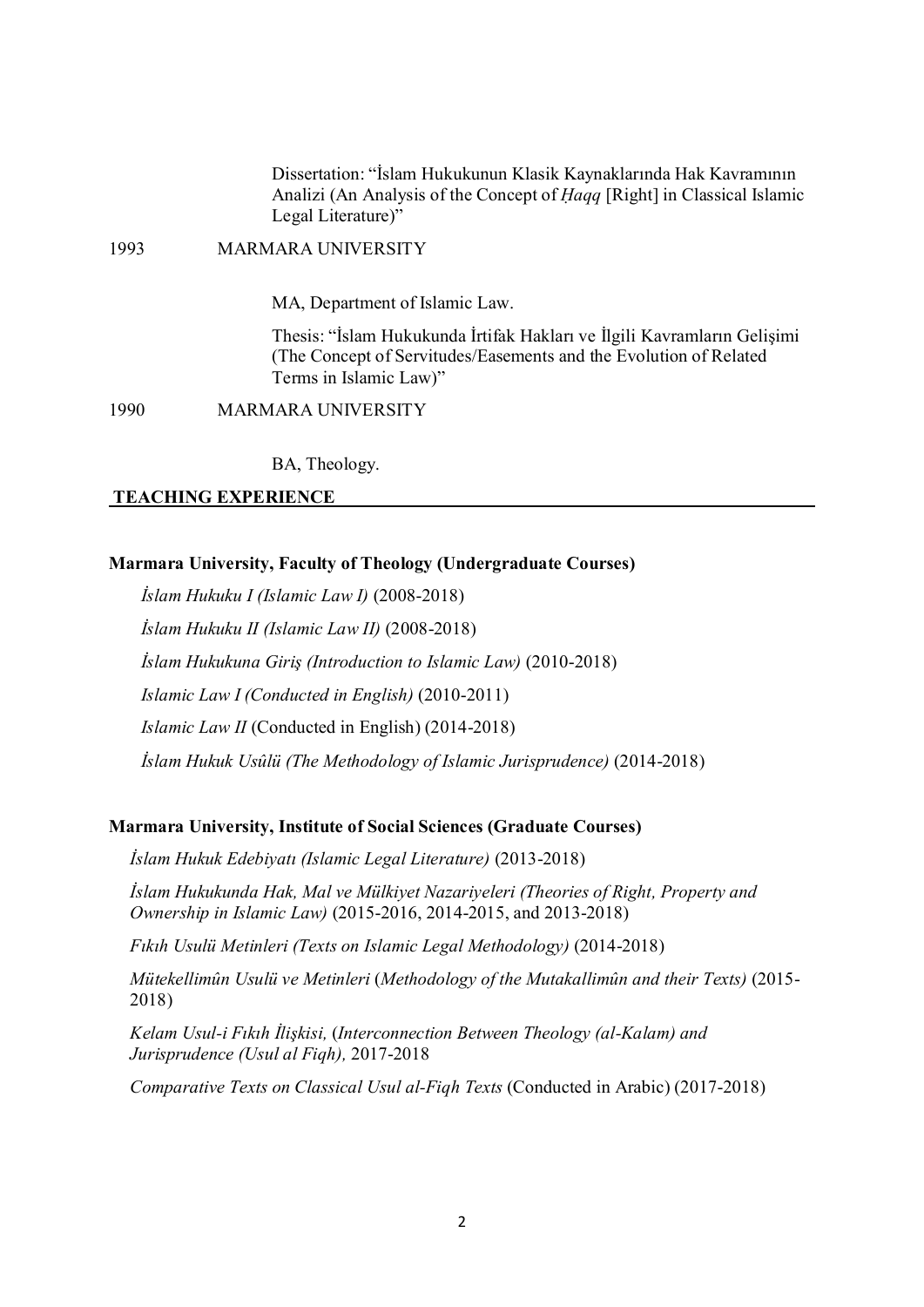# **Marmara University, Institute of Banking and Insurance (Graduate Courses)**

*İslam Eşya ve Borçlar Hukuku I (Islamic Property Law and Law of Obligations I)*, 2017-2018 *İslam Eşya ve Borçlar Hukuku II (Islamic Property Law and Law of Obligations II)*, 2017- 2018

*İslamda Sosyal Güvenlik ve Sigortacılık, (Social Security and Insurance in Islam)*, 2017-2018

# **Istanbul 29 Mayis University, Faculty of Theology (Undergraduate Course)**

*Muamelata Giriş (Introduction to Muʿāmalāt [Civil Law])* (2013-2015)

# **Istanbul 29 Mayis University, Institute of Social Sciences (Graduate Course)**

*İslam Hukuku I (Islamic Law I)* (2015-2016)

| Halime Çinar,   | Simnânî'nin 'Ravzatü'l-Kudât' Adlı Eseri ve Hanefi<br>Edebü'l-Kâdî Literatüründeki Yeri, (Simnânî's Work of<br>Rawda al-Qudât and its Significance in the Adab al-Qâdî<br>Literature) Marmara University, Istanbul 2017. |
|-----------------|--------------------------------------------------------------------------------------------------------------------------------------------------------------------------------------------------------------------------|
| Birnur Deniz,   | Osmanlı öncesi Orta Asya Hanefî Fıkhında Îne Akdi, (Bay'<br>al-Ine in the Central Asian Hanefite Legal Theory)<br>Marmara University, Istanbul 2017.                                                                     |
| Sacide Ataş,    | Ebu'l-Huseyn el-Basrî'nin Kıyas Anlayışı, (Concept of<br>Analogy in Abu al-Husayn al-Basrî), Marmara University,<br>Istanbul 2017.                                                                                       |
| Irem Kurt,      | Islam ve Roma Hukukunda Genel Hukuk Prensiplerinin<br>Mukayesesi, (Comparison Between the Legal Maxims in<br>Islamic and Roman Law) Marmara University, Istanbul<br>2017                                                 |
| Meryem Bektaş   | "İslam Hukukunda Çocuk Hakları Bağlamında Koruyucu<br>Aile (Foster Family in the Context of Children Rights in<br>Islamic Law)" Marmara University, Istanbul 2014.                                                       |
| Dursun Karaman, | Hicri II. asır Mısrı: Leys b. Sa'd ve çevresi, Marmara<br>University, Istanbul 2015.                                                                                                                                     |
| Ahmet Çelik     | "Âşık Çelebi'nin Mi 'râcu'l- 'İyâle ve Minhâcu'l- 'Adâle adlı<br>Eserindeki Siyaset Düşüncesi (The Political Thought of                                                                                                  |

# **MA THESIS SUPERVISED**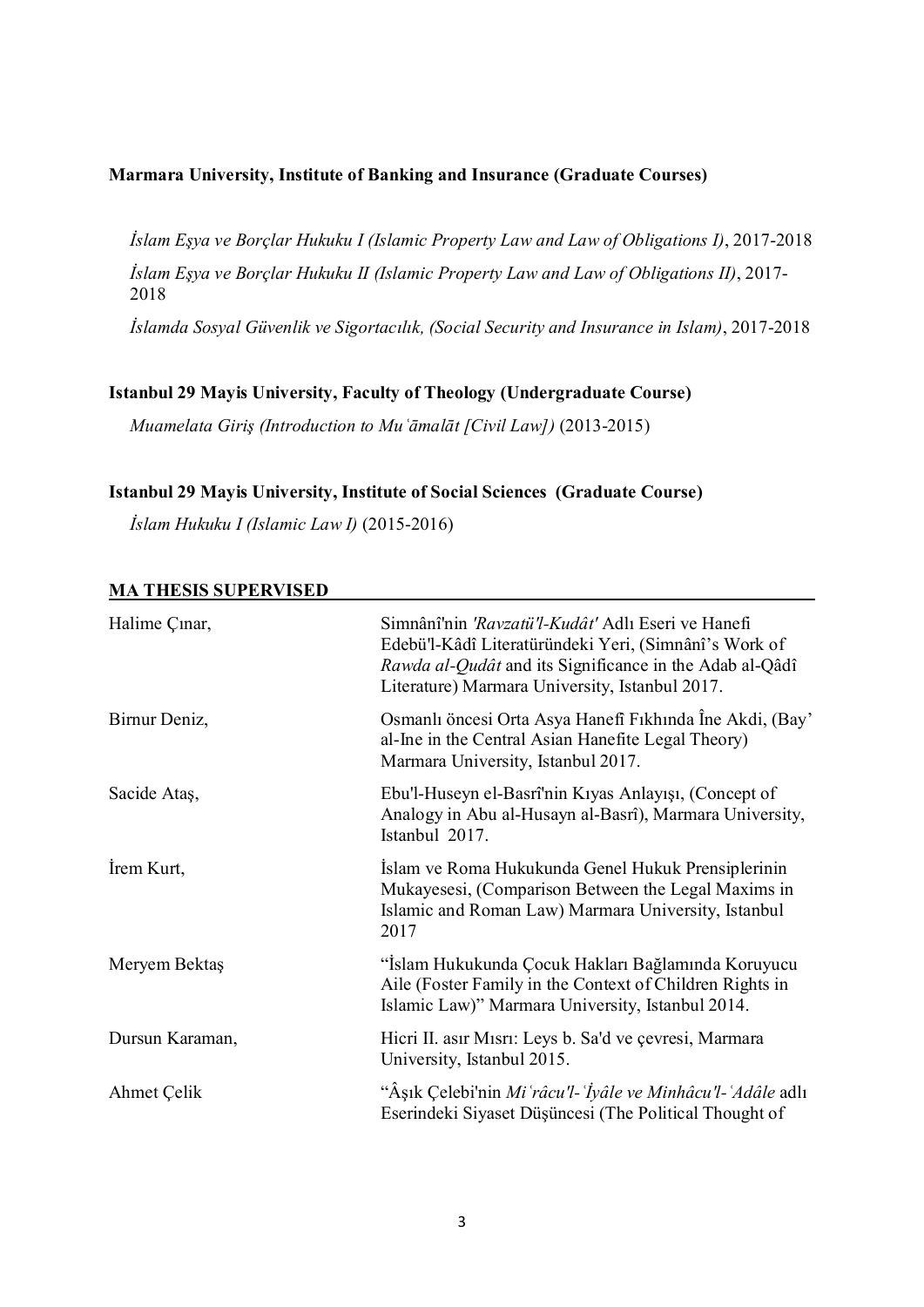|                        | Ashiq Chelebī in his Mi'rāj al-'Iyāla wa Minhāj al-<br>'Adāla)" Marmara University, Istanbul 2014.                                                                                                                                                                                                                 |
|------------------------|--------------------------------------------------------------------------------------------------------------------------------------------------------------------------------------------------------------------------------------------------------------------------------------------------------------------|
| Muhammed Usame Onuş    | "Hırakî'nin Muhtasarı (The Mukhtaşār of al-Khiraqī)"<br>Marmara University, Istanbul 2013.                                                                                                                                                                                                                         |
| Abdullah Sacid Öksüz,  | "Atâ b. Ebî Rebâh ve Fıkıh Tarihindeki Yeri ('Atā b. Abī<br>Rabāḥ and His Significance in the History of Islamic Law)"<br>Marmara University, Istanbul 2012.                                                                                                                                                       |
| Yakup Kara             | "İslam Hukukunda Deyn'in Deyn Karşılığında Satımı<br>(Trading a Dayn (Loan) for Another Dayn (Loan) in<br>Islamic Law)" Marmara University, Istanbul 2012                                                                                                                                                          |
| Ali Osman Çakmak       | "Islam Hukuku'nda Istisna' Akdi (Contract of Istithna <sup>'</sup> in<br>Islamic Law)" Marmara University, Istanbul 2011.                                                                                                                                                                                          |
| <b>Yunus Araz</b>      | "İmam Şafiî'nin Seyahatleri ve Fıkıh Anlayışındaki<br>Değişim (Travels of Imam al-Shafi'i and the Change in His<br>Approach to Islamic Law)" Marmara University, Istanbul<br>2010.                                                                                                                                 |
| Mustafa Çil            | "İctihadda Hata ve İsabet Tartışması (Cessas'ın el-Fuşûl<br>fi'l-Uşûl Adlı Eseri Ekseninde) (The Discussion on Error<br>and Correctness in Ijtihād [In the Context of al-Fușûl fi al-<br>Uşûl of al-Jaşşāş])" Marmara University, Istanbul 2010.                                                                   |
| Zekeriya Abdulazizoğlu | "Hanefi Doktrininde İbadet ve Ceza Konularında Kıyas<br>Yönteminin Kullanılışı (el-Bedaiu's-Sanai' Çerçevesinde)<br>(The Usage of the Method of $Qiy\bar{a}s$ in the Fields of<br>Worships and Punishments in the Hanafi School [In the<br>Context of al-Badāi' al-Sanā'i])" Marmara University,<br>Istanbul 2010. |
| Muhammet Raşit Akpınar | "Kadızâdeliler ve Sivâsîler Arasındaki Fıkhî Tartışmalar<br>(Islamic Legal Disputations between the $Q\bar{a}d\bar{z}\bar{a}des$ and<br>Sivāsīzādes)" Marmara University, Istanbul 2009.                                                                                                                           |

# **LANGUAGES**

Fluent : Turkish, Arabic, English, Reading knowledge : Ottoman Turkish, German,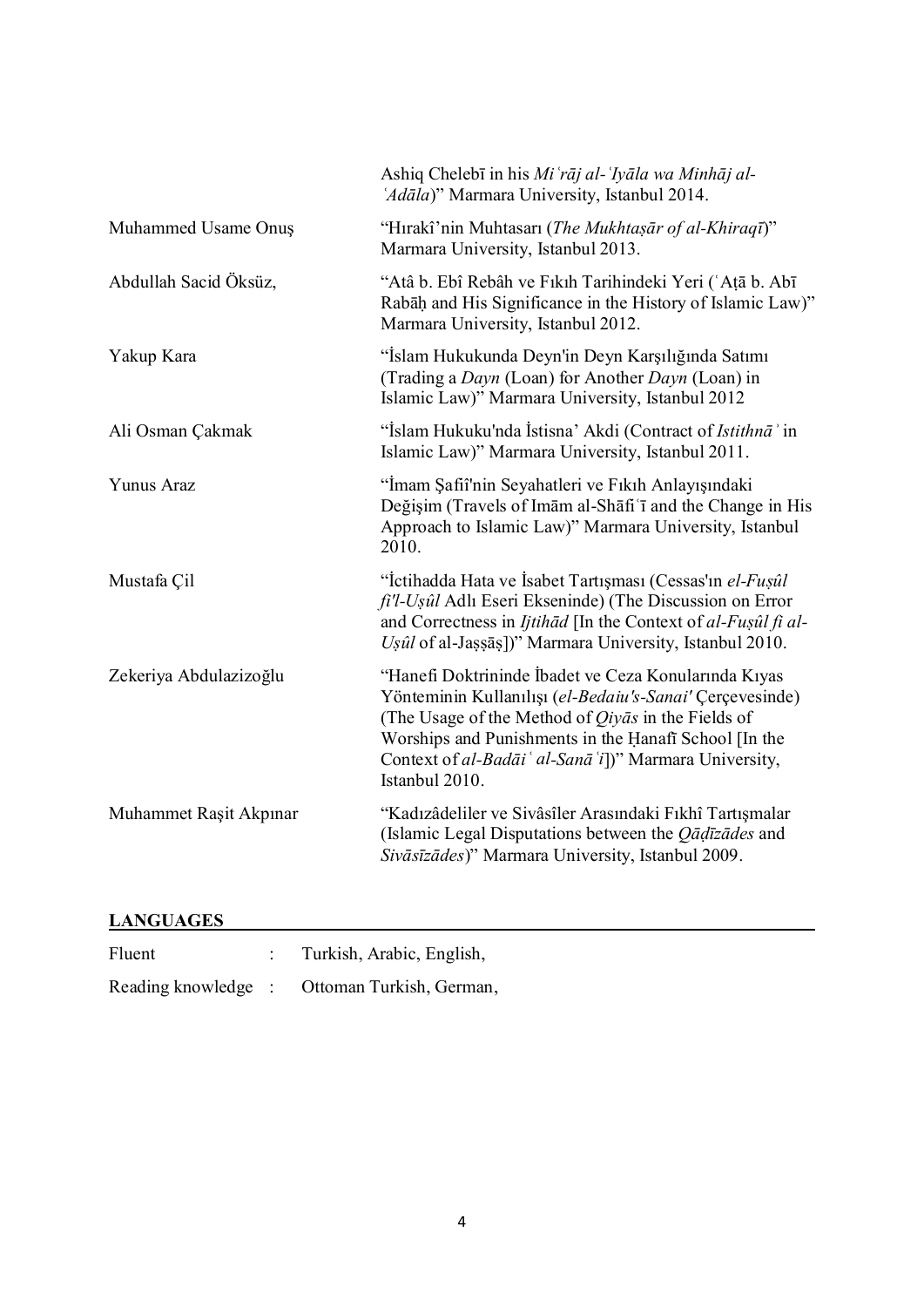### **PUBLICATIONS**

### **BOOKS**

- *1. İslam Eşya Hukuku* (*Property Law in Islamic Law*) İstanbul, Marmara University Press, 2013.
- *2. Atomcu Evren Anlayışının İslam Hukukuna Etkisi* (*The Influence of the Concept of Atomism upon Islamic Law*) Istanbul, Ensar Publishing House, 2007.

# **BOOK CHAPTERS**

- 1. "İslam Hukukunun Sistematiği, Literatürü ve Genel Prensipleri (The Systematization, Literature, and Principles of Islamic Law)" and "Mülkiyet ve Akit Teorisi (The Theory of Ownership and Contract)" in *İslâm Hukukuna Giriş* (*Introduction to Islamic Law)* edited by H. Yunus Apaydın*, Anatolia University Press*), Eskişehir, 2010.
- 2. "Kādî Beyzâvî'nin Usul Düşüncesi" (Jurisprudential Concept of Qadî al-Baydâwî) , *İslâm İlim ve Düşünce Geleneğinde Kādî el-Beyzâvî içinde, (in : Qadî al-Baydawi in the Tradition of Islamic Sciences*) Editör: Müstakim Arıcı, İsam Yayınları, İstanbul, 2017.
- 3. The following entries in *Diyanet İslam Ansiklopedisi (The Encyclopedia of Islam, Turkish Religious Affairs Foundation) İstanbul: Türkiye Diyanet Vakfı, 1988-2013.* "İrtifak (*al-Irtifāq*)"; "Mal (*al-Māl*)"; "Menfaat (*al-Manfaʿa*)"; "Menkul (*al-Manqūl*)"; "Milk (*al-Milk*)"; "Mislî (*al-Mithlī*)"; "Mülkiyet (*al-Mulkiyya*)"; "Müşa (*al-Mushāʿ*)"; "Rehin (*al-Rahn*)" "Uruz (*al-ʿUrūḍ*)"; "Veznî (*Waznī*)"; "Zimmet (*al-Dhimma*)"
- 4. The following entries in *İslam'da İnanç İbadet ve Günlük Yaşayış Ansiklopedisi* (*The Encyclopedia of Faith, Worship, and Daily Life in Islam*), Istanbul: Çağ Publishing House, 1994.

"Arazi (*al-Arāḍī*)"; "Eşya (*al-Ashyāʾ*)"; "Hak (*al-Ḥaqq*)"; "İhraz (*al-Iḥrāz*)"; "İhya (*al-Iḥyāʾ*)"; "Kısmet (*al-Qiṣma*)"; "Mühayee (*al-Muhāyaʾa*)"; "Şuf'a (*al-Shufʿa*)"

### **TRANSLATIONS (BOOKS)**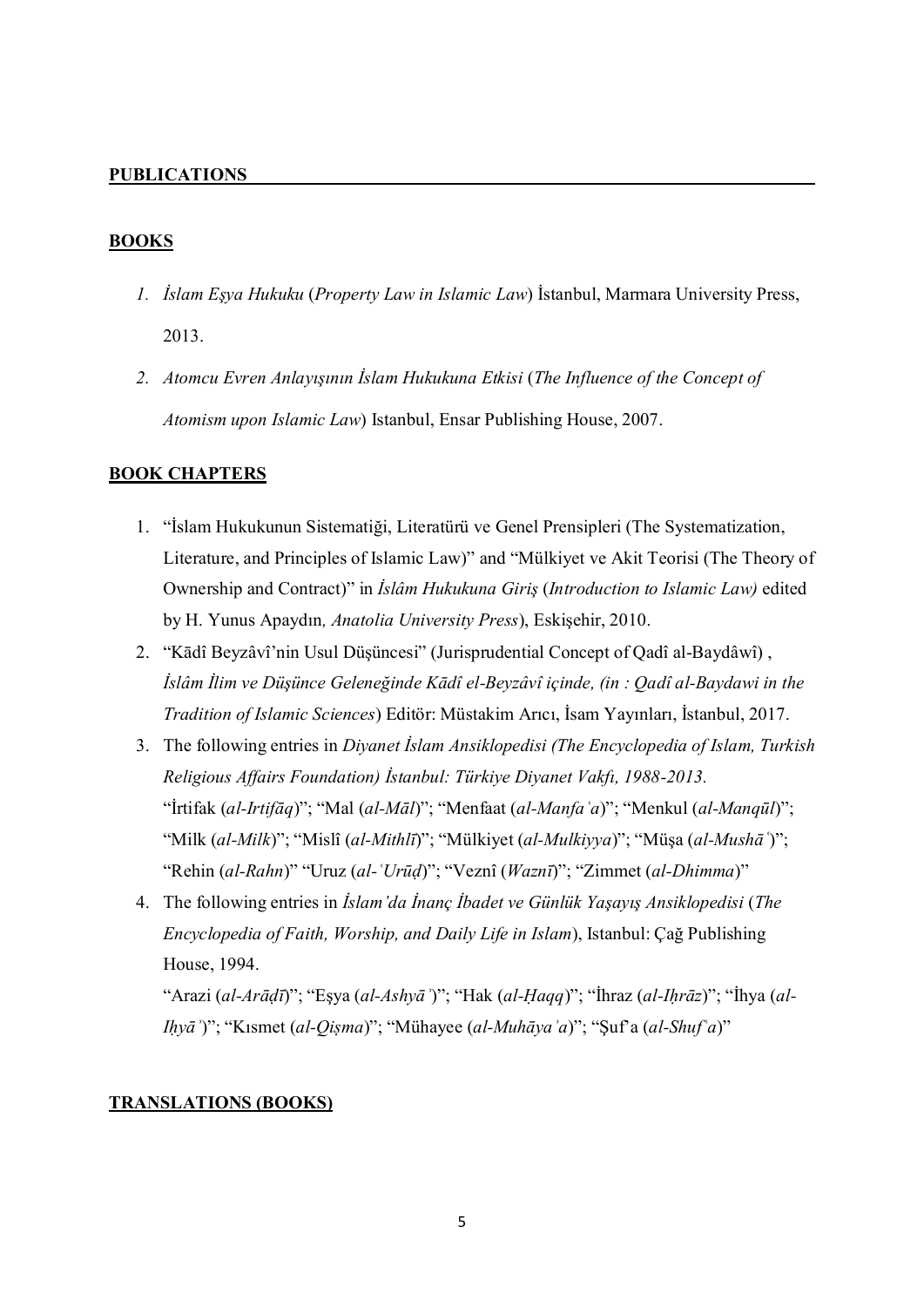- 1. Sami Zubaida, *İslâm Dünyasında Hukuk ve İktidar,* İstanbul Bilgi Üniversitesi Yayınları, Istanbul, 2008, Co-translated from English into Turkish. (Original Work: *Law and Power in the Islamic World, I. B. Tauris, London, 2003)*
- 2. Al-Ghazalî, Abū Ḥāmid *Miʿyār al-ʿilm,* (*Criticial Edition, Annotation and Translation into Turkish*) Türkiye Yazma Eserler Kurumu Başkanlığı Yayınları (Turkish Presidency of the Institution of Manuscripts) İstanbul, 2013.
- 3. Muhammed Âbid el-Câbirî, *Arap İslâm Kültürünün Akıl Yapısı* (Original Work: *Bunyat al- ͑aql al-͑arabī, The Structure of Arab Reason*) İstanbul, Kitabevi Publishing House, 1999 (Co-translated from Arabic into Turkish)
- 4. *İslâm Konferansı Teşkilatı İslâm Fıkıh Akademisi Kararlar ve Tavsiyeler*, (*Resolutions and Recommendations of Islamic Fiqh Academy*), İstanbul, 1995. (Co-translated from Arabic into Turkish)
- 5. Shayh Badr al-Dîn, *Latâif al-Ishârât*, (Co-translated from Arabic into Turkish), Kültür Bakanlığı (Ministry of Culture) 2012.

### **ARTICLES IN PEER-REVIEWED JOURNALS**

- 1. "The Basis and Effects of the Division between Private and Public Law in Classical Islamic Law", *Marmara Üniversitesi İlahiyat Fakültesi Dergisi, (Marmara University Journal of the Faculty of Divinity)* 45 (2013): 51-66.
- 2. "Il fondamento e gli effetti della divisione tra diritto pubblico e privato nel diritto islamico classic", *Daimon, Annuario di Diritto Comparato Delle Religioni, Numero speciale dei Quaderni di diritto e politica ecclesiastica*, 11/2012, pp. 97 -114, ISSN: 978-88-15-24561-8.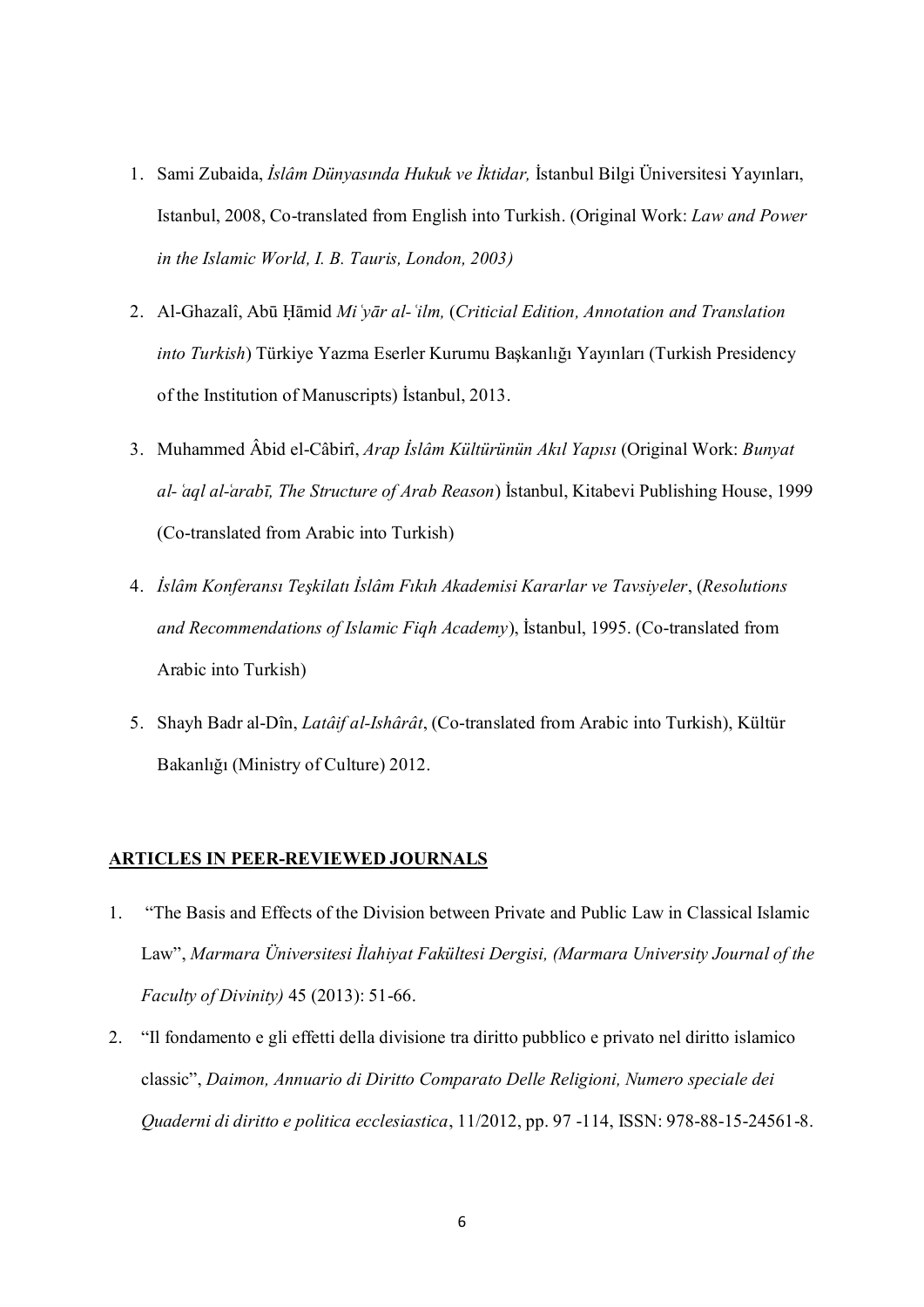- 3. "Christiaan Snouck Hurgronje ve İslam Hukuku İle İlgili Görüşleri" (Christiaan Snouck Hurgronje and his Views on Islamic Law) *İslam Hukuku Araştırmaları Dergisi (Journal of Islamic Legal Studies)* 4 (2009): 45-61.
- 4. "İslam Hukukunda Yarı Aynî Hak (*Hukûk*) Kavramının Analizi" (An Analysis of Semi-Real Rights in Islamic Law) *İslam Hukuku Araştırmaları Dergisi (Journal of Islamic Legal Studies)* 8 (2006): 183-210.
- 5. İslam Hukukunda Sigorta ve Fıkıh Bilginlerinin Sigortaya Yaklaşımının Genel Bir Değerlendirmesi (An Overview of Insurance in Islamic Law and of the Approaches of Islamic Legal Scholars Towards Insurance) *Marmara Üniversitesi İlahiyat Fakültesi Dergisi (Marmara University, Journal of The Faculty of Divinity)* 30 (2006/1): 21-50.
- 6. "Islam Hukuk Düşüncesinde Özel Mülkiyet Anlayışı (The Concept of Private Property in Islamic Legal Thinking)" *Marmara Üniversitesi İlahiyat Fakültesi Dergisi, (Marmara University Journal of the Faculty of Divinity)* 29 (2005/2): 99-120.
- *7.* İslam Hukukunda Kişi ve Kişilik (zimmet) Kavramının Analizi, (Concept of Person and Personality (Dhimma) in Islamic Law, *MÜİF Dergisi, (Marmara University Journal of the Faculty of Divinity) (forthcoming)*
- *8.* "İslam Hukukunda Ağırlık Ölçü Birimiyle Tartılarak İşlem Gören (Veznî) Mallarla İlgili Hükümlerin Değerlendirilmesi (An Evaluation of Legal Determinations on the Goods Traded by Weight Units)" *Marmara Üniversitesi İlahiyat Fakültesi Dergisi, (Marmara University, Journal of The Faculty of Divinity)* (forthcoming).

# **PUBLISHED INTERNATIONAL-CONFERENCE PAPERS**

1. **"**Tasarrufa Dayalı Faizsiz Finansman Sisteminde Yapılan Akitlerin Analizi**:** Yeni Bir Faizsiz Finans Modeli Denemesi (An Analysis of the Contracts in the System of Interest-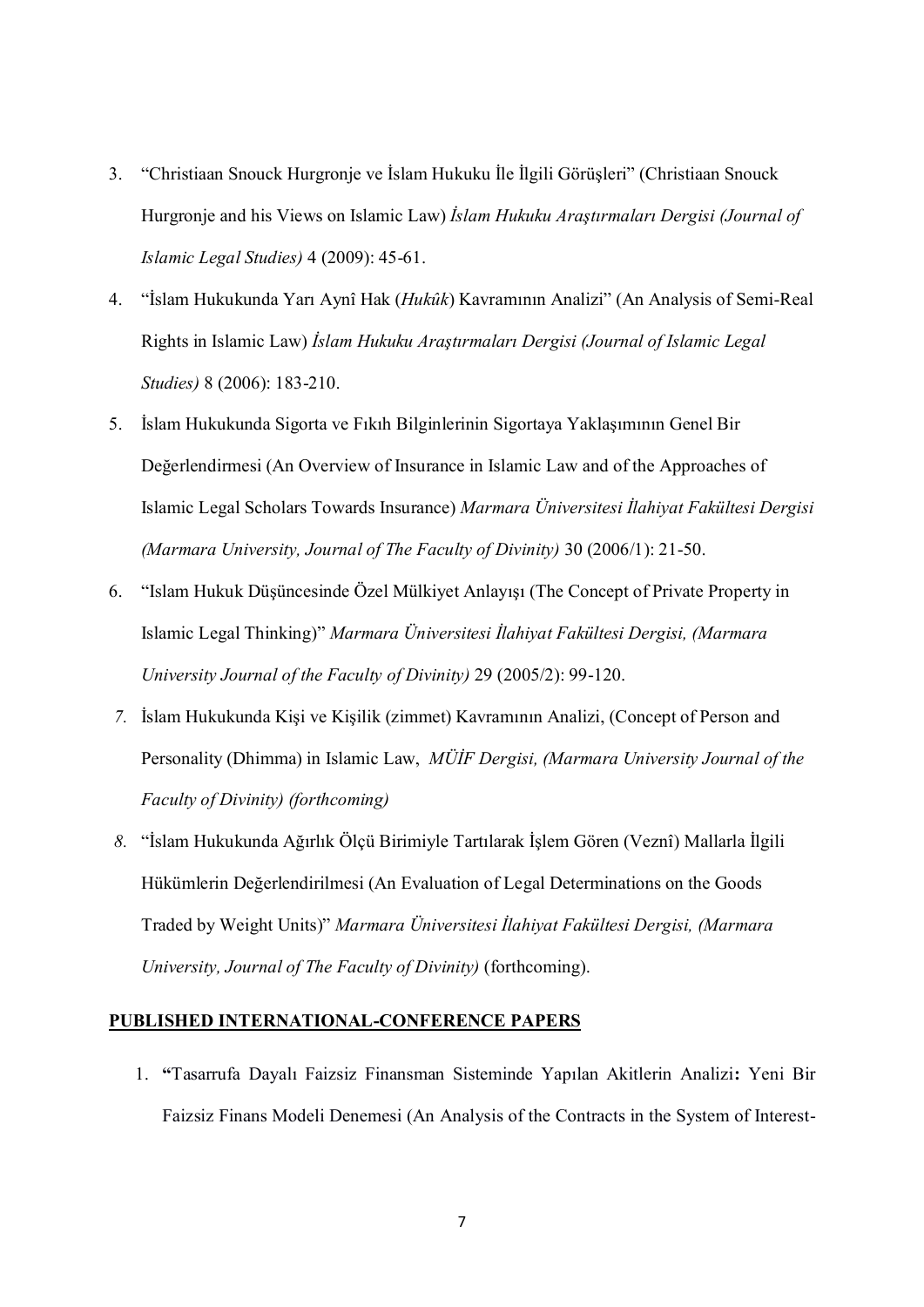free Finance based on Savings: A New Model of Interest-free Finance)", *Sakarya Üniversitesi, Tasarrufa Dayalı Faizsiz Finansman Çalıştayı (Workshop on Interest-Free Finance Based on Savings)* 2016.

- 2. "Tekâfül Sigortacılığı, Ticari Sigortadan Farklı Mıdır? (Is *Takāfūl* Type of Insurance Different from Commercial Insurance?)" *Tekâfül (İslami Sigortacılık) Çalıştayı*, Workshop on Islamic Insurance at Sakarya University, 2016.
- 3. "İslam Hukukunda Alacakların Sigortalanması (Credit Insurance in Islamic Law)" Paper presented at *II. Uluslararası İslam Ticaret Hukuku Kongresi, Güncel Meseleler* (*The Second International Assembly of Islamic Commercial Law: Contemporary Issues*) Konya, October 15-18, 2015.
- 4. "İslam Hukuku İlminin Ortaya Çıkışı ve Diğer İslami İlimlerle İlişkisi (The Emergence of the Science of Islamic Law and its Relation with Other Islamic Sciences)" Paper presented at *İslami İlimlerde Metodoloji Meselesi 5, Temel İslami İlimlerin Ortaya Çıkışı Ve Birbirleriyle İlişkileri Çalıştayı (The Issue of Methodology in Islamic Sciences 5*, *The Workshop of the Emergence of Islamic Sciences and Their Relationship between One Another*) İSAV-Ensar Yayınları, İstanbul, 2014, 511-545.
- *5.* "Mâturîdî Kelamı ve Hanefî Fıkhı: Mâturîdîliğin Âlem Anlayışının Hanefî Fıkhıyla İlişkisi (Māturīdī Kalām and Ḥanafī Fiqh: The Relationship of Māturīdī Concept of Cosmos with Ḥanafī Fiqh)" Paper presented at *İmâm Mâturîdî ve Mâturîdîlik*, *Milletlerarası Tartışmalı İlmî Toplantı* (*International Colloquium on Imām Māturīdī and Māturīdism) İstanbul, May 22-24, 2009.*
- *6. "Türkiye'de Uygulanan Alternatif Bir Finans Yöntemi Olarak "Yapı Tasarruf Sistemi" (The Construction Saving System as an Alternative Financial Method in Turkey), İslam*